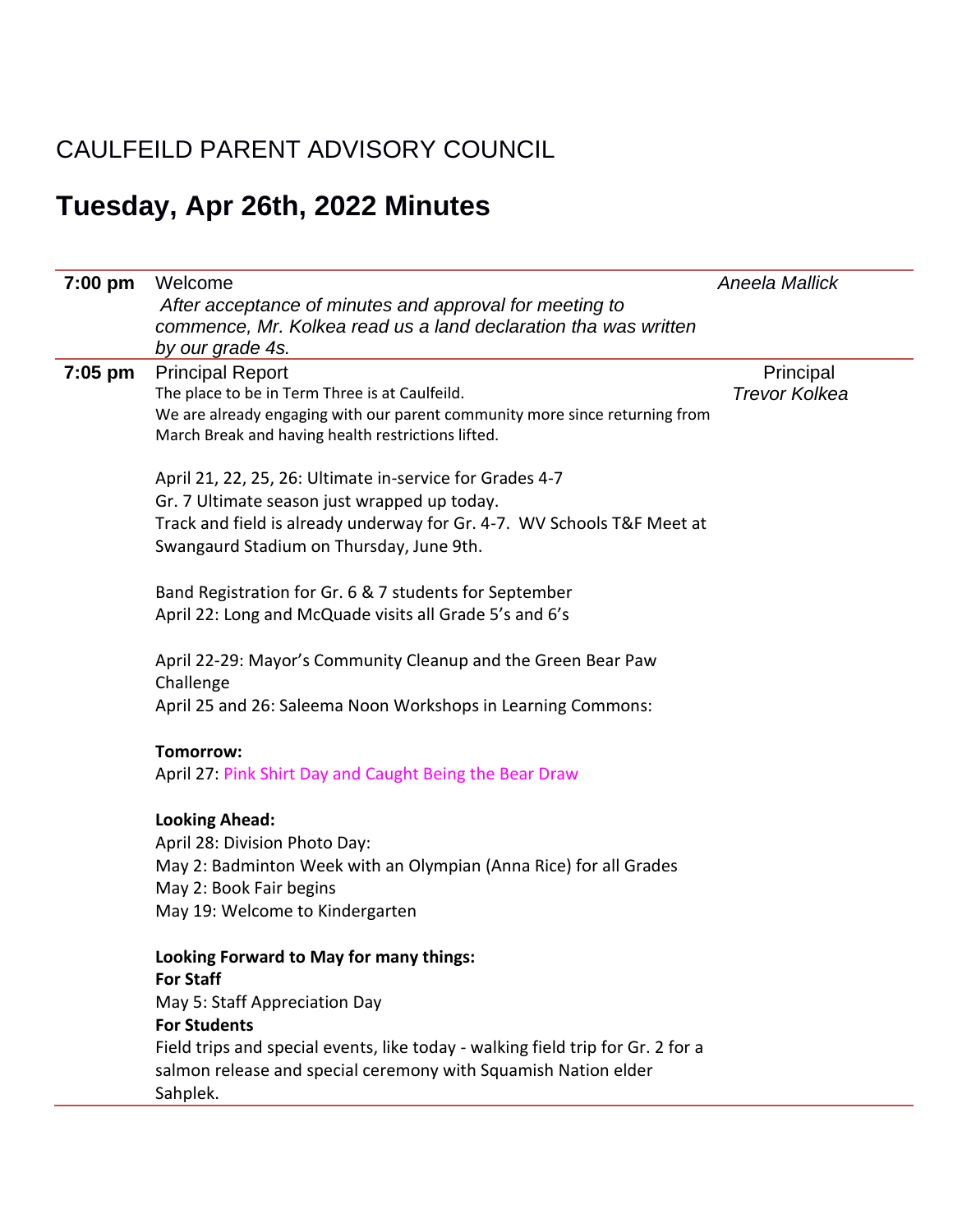#### **Not so much . . .**

May 11: Grade 6/7 plus K-1-2 Immunization Clinic (specific information/details will be sent to family

### **Back to Looking Forward to . . .**

May 9-31: KM Club: a family event before school on the gravel field. May 30-June 3: Bike to School Week. Looking for parent volunteers before school to help hand out tickets to participants each day. Sports Day is Friday, June 10th. This is also an early dismissal at 12:00pm.

#### **Gr. 7 Events:**

Gr. 7 transitions to secondary school - visit to RR coming up on May 25 Gr. 7 Year End Celebration Committee meets next week to plan for our event scheduled for Thursday, June 23rd.

#### **Sep 20, 2022**

30 Kindergarten students = 2 classes. 2 classes at each division. Always expect some staff changes. No admin changes here next year.

| $7:25$ pm         | <b>Treasurer Report</b>                                                               | Treasurer      |
|-------------------|---------------------------------------------------------------------------------------|----------------|
|                   | Marisa was unable to join us. Here are the links to our balance                       | Marisa Yang    |
|                   | sheet and budget vs actual.                                                           |                |
| $7:40 \text{ pm}$ | Reps/Coordinators/Committees Reports                                                  |                |
|                   | • DPAC rep                                                                            |                |
|                   | No Update today due to absence of Tonia.                                              |                |
|                   | Env Action Committee.                                                                 |                |
|                   | Ali walked us through the Earth Week Inter division challenge.                        |                |
|                   | All divisions are participating in this challenge between April                       |                |
|                   | $22^{nd}$ and $29^{th}$ . Next week on May 3 <sup>rd</sup> a winning division will be |                |
|                   | announced. And a surprise prize will be handed out.                                   |                |
|                   | <b>Grade 7 Year End Celebrations</b>                                                  |                |
|                   | A kickoff meeting has been planned for parents and teachers on                        |                |
|                   | May $4th$ at 5:00 pm in Learning Commons to start planning this                       |                |
|                   | joyous event for our Grade 7s.                                                        |                |
|                   |                                                                                       |                |
| $7:50$ pm         | Call for Nominations for Next Years CPAC Exec                                         | Aneela Mallick |
|                   | Currently all positions for CPAC are open for nominations for the                     |                |
|                   | next school year. Please email Aneela Mallick                                         |                |
|                   | (aneela.mallick@gmail.com) if you are interested in any position.                     |                |
|                   | As a reminder here is our CPAC Exec committee structure.                              |                |
| 7.55~nm           | Adjournmant                                                                           |                |

**7:55 pm** Adjournment